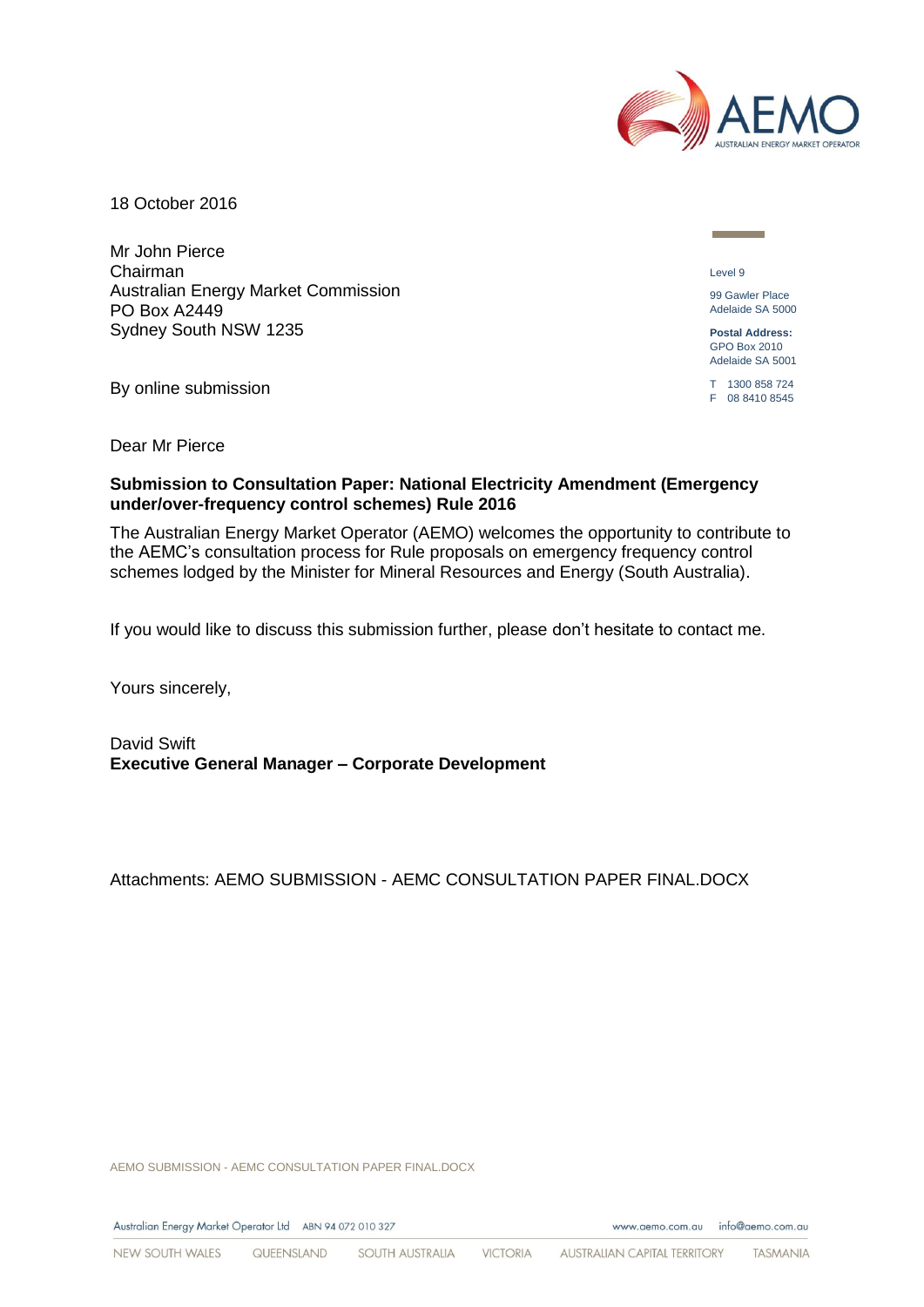

# **Attachment: AEMO Submission in response to AEMC Consultation Paper-**

# **National Electricity Amendment (Emergency under-frequency control schemes) Rule 2016**

#### **and**

# **National Electricity Amendment (Emergency over-frequency control schemes) Rule 2016**

This submission adopts the same abbreviations and definitions used in the AEMC's Consultation Paper.

#### **Executive Summary**

In this submission AEMO:

- provides context and suggestions to progress the issues raised in the Consultation Paper relating to UFLS/OFGS schemes;
- supports establishment of a framework for the declaration of specific 'non-credible contingency events' for which pre-emptive action can be taken to contain the consequence of the event(s) to an acceptable and well defined level; and
- responds to questions raised by the AEMC in the Consultation Paper.

AEMO has observed that as the mix of generation supplying electricity to consumers has changed over time, an increasing number of the expectations set out in the FOS may no longer be met in some circumstances because they are not supported by clear provisions in the NER in relation to:

- i. The regulatory framework governing the design, operation and funding of under and over frequency emergency control schemes - including the review and upgrade of these schemes. These mechanisms are the last line of defence in addressing the impacts of contingency events and may now not be sufficient to prevent system shutdown in some circumstances.
- ii. Management of non-credible events.

To address issues raised in the AEMC's Consultation Paper, AEMO proposes in this submission a series of measures that are considered economically efficient and consistent with the long term interests of consumers in terms of price, quality, safety and security of supply to address the issues raised in the AEMC's Consultation Paper. While it would not be efficient or even practical to take action to mitigate all non-credible contingencies, it is expected that it would be in the best interests of customers to address the potential high impacts of some of these events. Where risks warrant managing, appropriately designed under and over frequency emergency control schemes are likely to represent a proportionate response.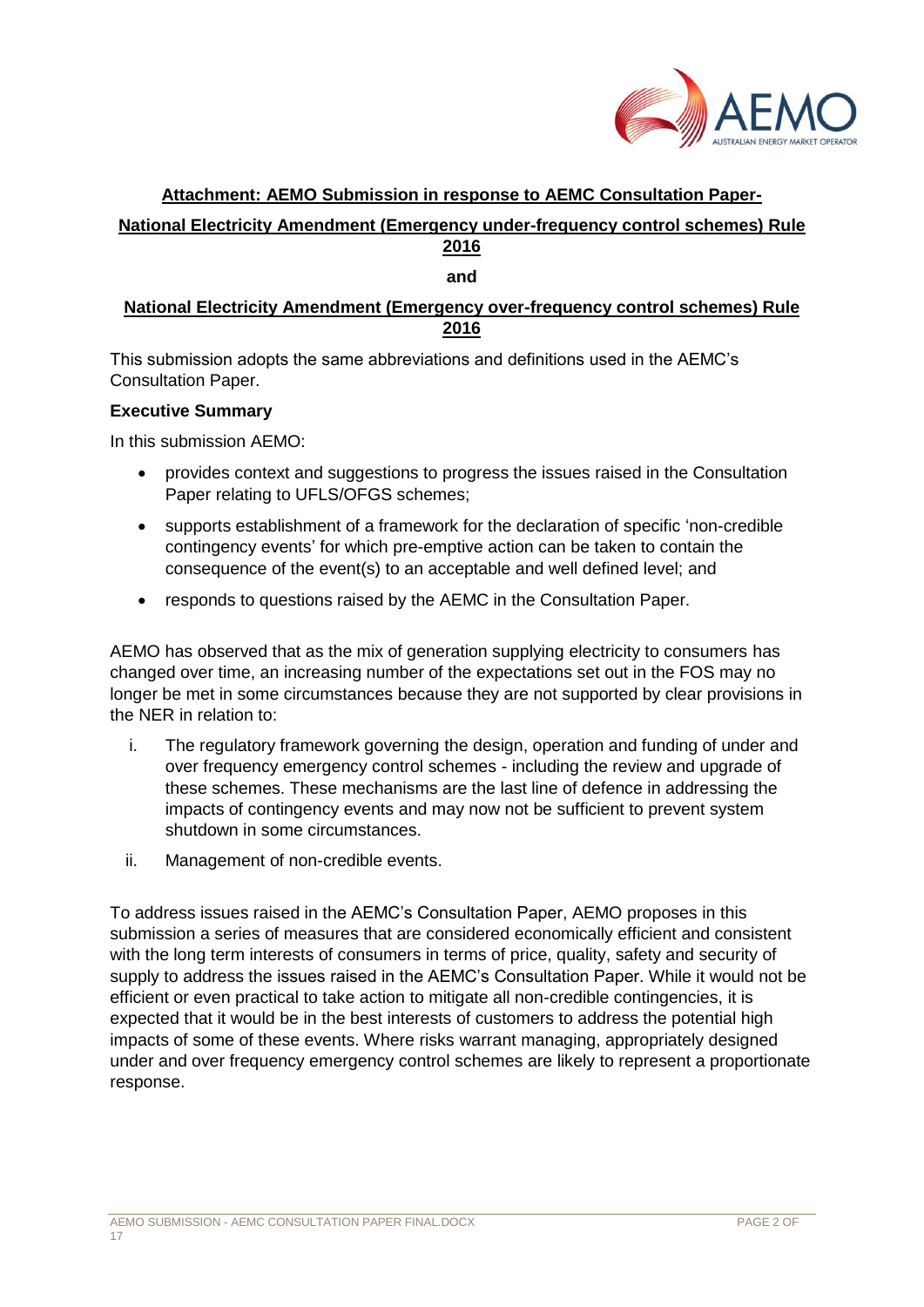

# UFLS schemes

As trends of increased penetration of DER (such as rooftop PV) and reduced online synchronous inertia continue in other regions, UFLS schemes across the NEM will need to be redesigned. While the effectiveness of the existing schemes across the NEM are being challenged, the most critical and immediate needs are in South Australia. It is now apparent that under certain circumstances, SA is exposed to system conditions where non-credible loss of the Heywood interconnector (when importing into SA) could result in a Rate of Change of Frequency (RoCoF) that is beyond the capability of the existing UFLS scheme in SA to respond. To effectively contain the effects of high RoCoF events, it is necessary to replace the existing UFLS scheme with an adaptive UFLS scheme, which can respond much more rapidly to an interconnector trip that results in high RoCoF. Such a scheme would use high speed communication and detection systems, in conjunction with sophisticated supervisory control to allow sufficient load to be shed in much shorter timeframes than the current scheme.

Changes to the existing UFLS infrastructure will need to be supported by clearly defined responsibilities in the NER for design, operation and funding. The current Rules do not appear to meet this need, however AEMO suggests that a suitable framework could be readily developed within the scope of the two Rule proposals that this submission responds to.

Properly designed UFLS schemes are a relatively low cost mechanism that can significantly enhance safety, reliability and security of supply in the NEM. As such, updating NER frameworks to support deployment of improved UFLS schemes provides an economically efficient means of advancing the NEO.

### OFGS schemes

AEMO broadly supports the case presented in section 3.1.3 of the Consultation Paper for a formal framework in the NER for implementation of OFGS schemes. The same system characteristics that can cause frequency to decrease if supply to a region is suddenly reduced can cause frequency to increase when load is suddenly reduced. The loss of an interconnector while exporting from the region is an example where this could occur. Just as it is important to establish a suitable NER framework for under frequency event management across the NEM, so to should provisions be in place to support management of over frequency events. Following more severe, non-credible faults in these circumstances the positive RoCoF can be high.

Clear roles and responsibilities for AEMO, NSPs and *market participants* in the development and implementation of OFGS schemes would be of significant benefit in mitigating the risks of these events.

#### Protected events

The NER and FOS are currently unclear in relation to the '*multiple contingency events'* and non-credible contingency events that emergency frequency control schemes should be designed to mitigate. With the exception of specific UFLS and other limited measures provided for in Chapter 4 of the Rules, AEMO's power system security responsibilities generally do not extend to ensuring the system will remain in a satisfactory operating state following multiple or non-credible contingency events.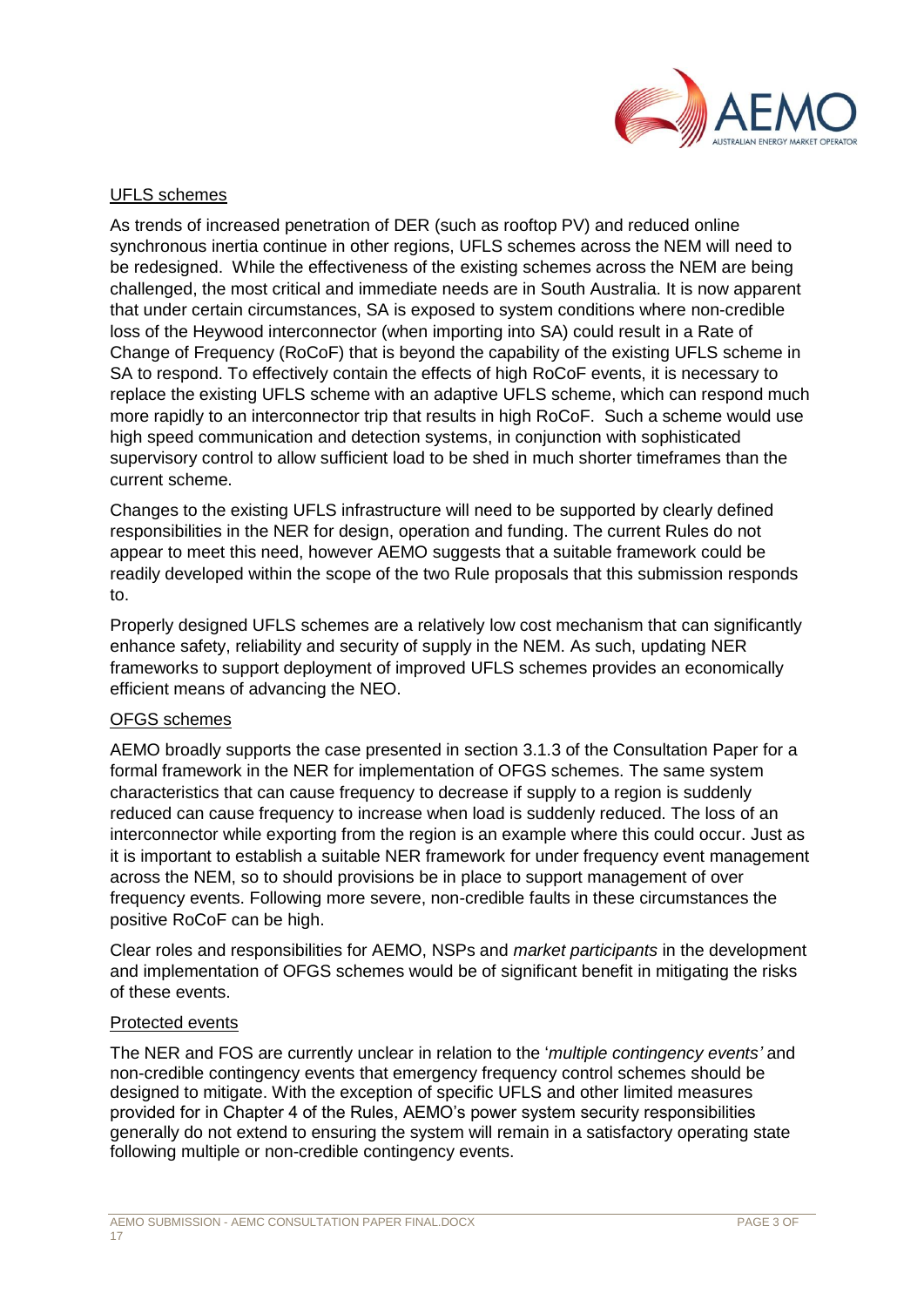

The NEM cannot be operated economically to be resilient to all potential non-credible contingency events, most of which are extremely unlikely to occur. No power system in the world is run in this manner. If the network was required to be operated like this virtually all major transmission and distribution infrastructure would need to be duplicated at unacceptably high costs to consumers to create the necessary redundancy to address impacts of these very low probability events,. While protecting against all such events would be uneconomic and impractical, power system security would be reinforced through identification of certain non-credible contingency events where the probability of occurrence and potential impacts should the contingency occur mean it is cost effective to take action to mitigate.

To provide a clear path for managing high RoCoF from non-credible contingency events, the NER require amendment. One approach would be to introduce a flexible intermediate category of events that would sit in between credible and non-credible contingencies in terms of likelihood of occurrence. This category of events- notionally referred to as '*protected events*' – would comprise some *non-credible contingency events* (under the current NER definition) for which AEMO would be authorised to take some defined level of pre-emptive action in order to contain prospective impacts of the event within a prescribed level (for example, not more than 60% of load shed in a region). We propose that the Reliability Panel would be the most appropriate body to determine the events or circumstances that qualify as protected events.

This would be a significant modification to current obligations to maintain the power system in a secure operating state solely against the risk of credible contingencies. A protected events mechanism could be designed to link with OFGS and UFLS schemes by requiring AEMO and other parties to operate the power system within the capability of such schemes. As the capability of UFLS and OFGS schemes progressively develops, there is potential for less intrusion in the market to be required. The framework needs to be designed in a manner which ensures any costs imposed are efficient and necessary to provide an acceptable level of security.

In addition to providing a clearer basis for management of extreme frequency conditions that may result from particular non-credible contingency events, the protected events framework provides a flexible mechanism for management of additional power system conditions that may emerge as the generation mix in the NEM continues to change, without the need for further changes to the NER.

The NER should include a clear governance framework to guide the Reliability Panel on the principles and process that it should apply when it determines that a non-credible contingency event is a protected event.

Protected events should also be accommodated within the broader transmission planning framework to ensure that any cost effective opportunities to reduce risk are acted upon.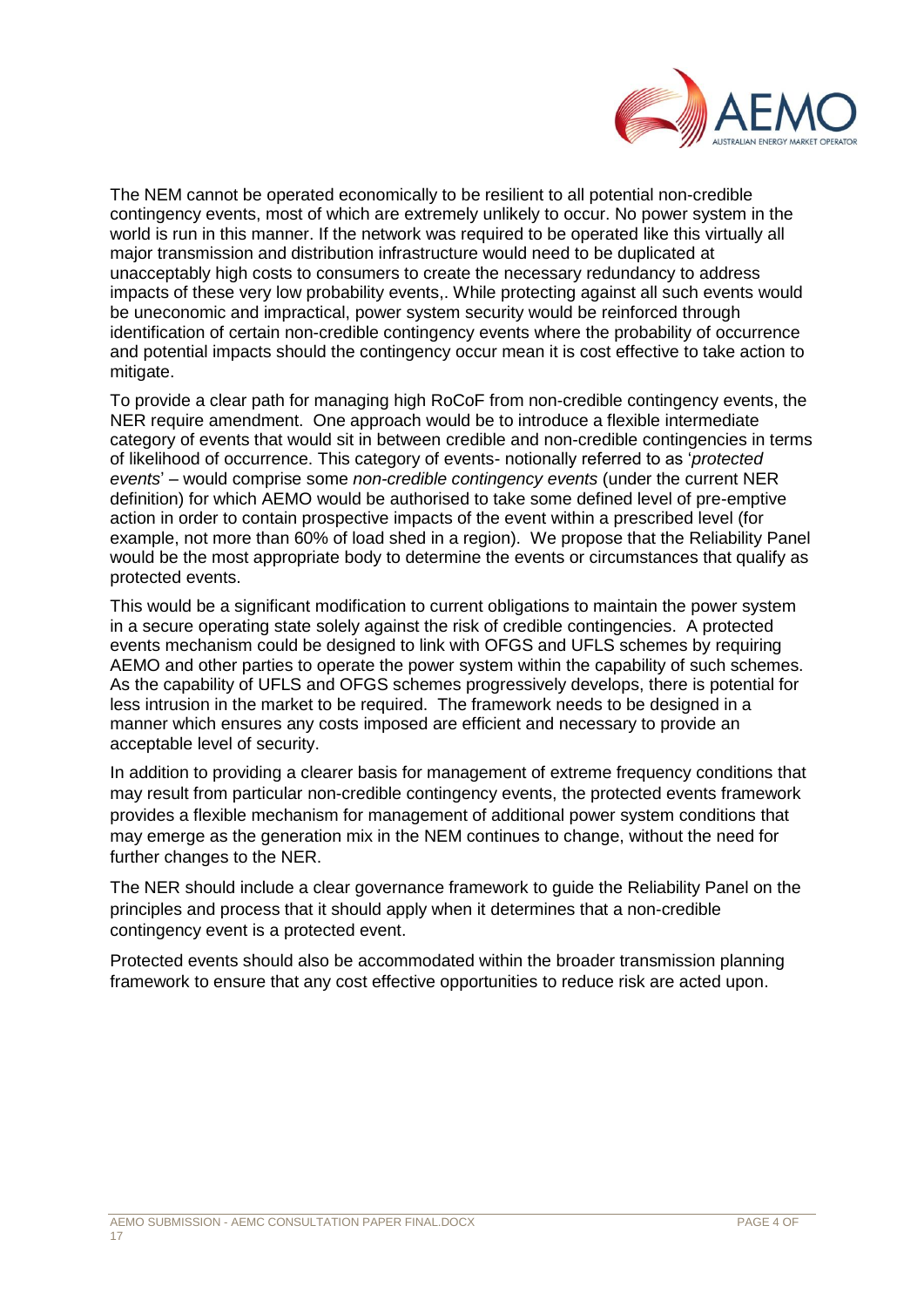

# **1. Considerations to inform development of this Rule change proposal**

AEMO appreciates the opportunity to provide some further context on the role and operation of emergency frequency control schemes in the NEM and the treatment of contingency events in the NER.

In this section, AEMO presents its views on the key concepts discussed in the AEMC Consultation Paper.

# **1.1. Under Frequency Load Shedding Schemes**

UFLS schemes are used in most interconnected and standalone power systems around the world to address the impacts of significant under-frequency events. UFLS schemes operate to address sudden and unexpected interruptions to the supply-demand balance of a power system that may otherwise result in a blackout of subsections of a power system or an entire interconnected system. The UFLS scheme in the NEM is designed to operate both as a NEM-wide scheme to mitigate impacts of inter-regional supply disturbances and as a singleregion scheme where the imbalance only affects a single part of the NEM<sup>1</sup>.

#### Issues affecting existing SA UFLS scheme

As detailed in section 3.1 of the Consultation Paper, there are a number of region-specific factors affecting operational efficacy of the existing UFLS scheme in SA.

The most significant of these factors is the increased potential for high RoCoF conditions in SA following upgrade of the Heywood interconnector and closure of Northern Power Station<sup>2</sup>. The settings for the UFLS scheme are reviewed by AEMO every two years, to ensure that design of the scheme continues to meet the needs of each region in stabilising the power system against significant frequency deviations<sup>3</sup>.

The NEM mainland *Frequency Operating Standards* (FOS) define the range of allowable frequencies for the power system during and following a contingency event. Load shedding in the NEM is designed to automatically trigger if system frequency deviates beyond the allowable range in the FOS.

It is now apparent that under certain circumstances SA is exposed to system conditions where high RoCoF following a non-credible loss of the Heywood interconnector (when importing into SA) would cause system frequency in the islanded SA region to decline at

<sup>&</sup>lt;sup>1</sup> Clause 4.3.1 (k)(2) suggests the objective of load shedding is "to arrest the impacts of a range of significant multiple *contingency events* (affecting up to 60% of the total *power system load*) to allow a prompt restoration or recovery of *power system security*, taking into account under-*frequency* initiated *load shedding* capability provided under *connection agreements* or otherwise".

<sup>2</sup> Refer to pages 22-24 of AEMO's *[Future Power System Security Program-](https://www.aemo.com.au/Electricity/National-Electricity-Market-NEM/Security-and-reliability/-/media/823E457AEA5E43BE83DDD56767126BF2.ashx) Progress Report- August 2016* and section 3.1.1 if the Consultation Paper for further details.

<sup>3</sup> As noted in the Consultation Paper, load shedding can occur in response to certain *credible contingency events* in SA if the region is islanded from the rest of the NEM, due to the broader frequency operating band in effect in SA for *separation* events (as defined in the FOS).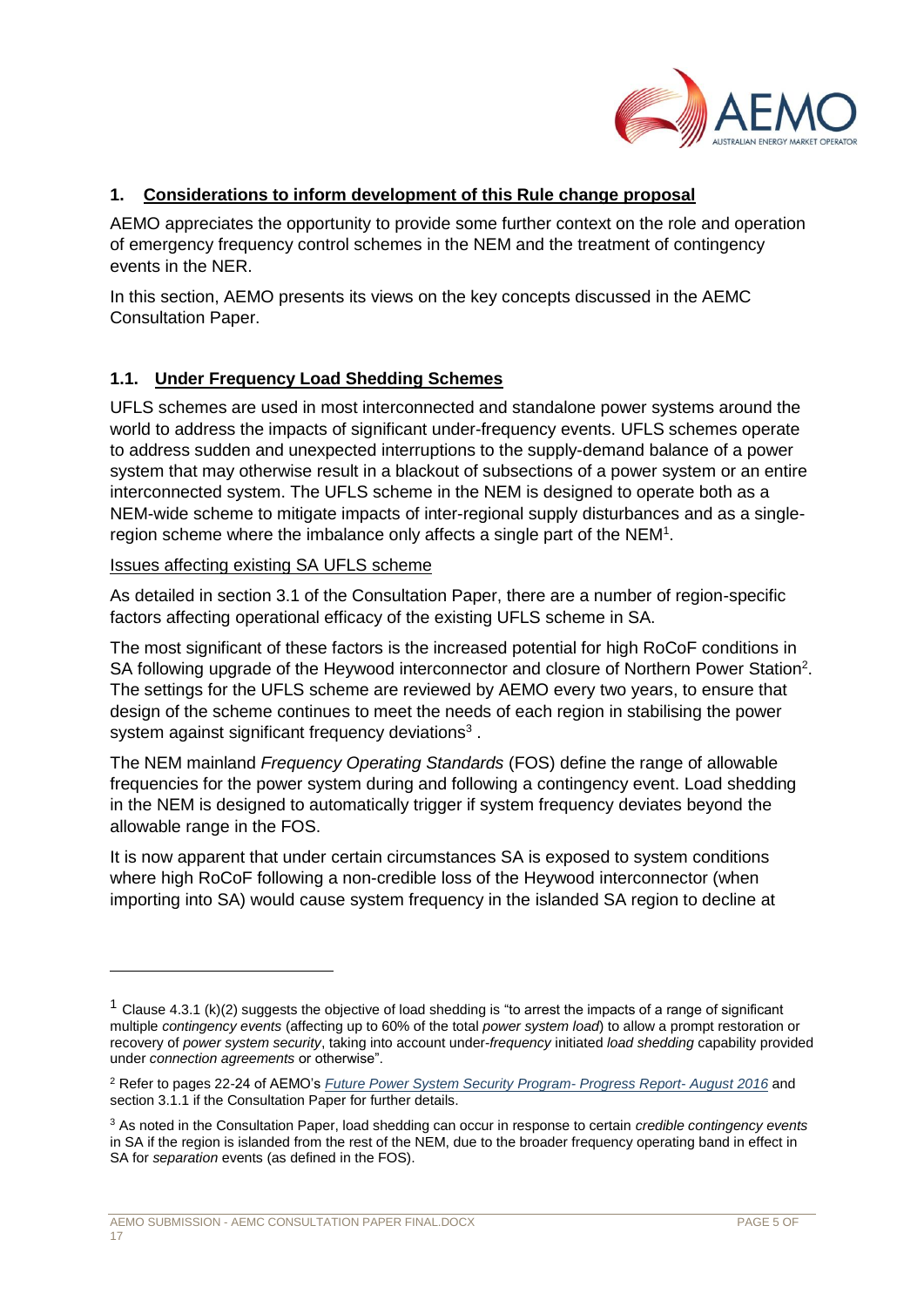

such a rate that the existing fixed UFLS scheme would be unable to act quickly enough to arrest the frequency decline, leading to a potential black system event.

The mode of operation of most UFLS schemes is relatively simple - if there is an unexpected reduction in frequency, load will be progressively shed from the power system in an attempt to restore the supply-demand equilibrium. To date, in the mainland regions of the NEM, this has been accomplished through the use of automatically acting, pre-programmed frequencysensing relays. If generation is lost unexpectedly power system frequency will decrease, and the UFLS scheme will automatically trip specific load blocks at particular frequency thresholds that are outside the nominal operating band <sup>4</sup> in a pre-defined sequence with time delays between successive load blocks. In this way, UFLS schemes act to assist recovery of system frequency into the *normal operating frequency band* following a contingency event (i.e. an under frequency event), while minimising the risk of additional uncontrolled loss of generation.

The existing UFLS scheme operates as a '*fixed*' scheme, and is unable to act quickly enough under some circumstances to maintain system frequency. The characteristics of *fixed* and *adaptive* UFLS schemes are discussed in greater detail in section 2.3 of this submission.

AEMO is of the view that a Special Protection Scheme (SPS)<sup>5</sup> could be designed to operate as part of an adaptive UFLS scheme in SA to address the unexpected loss of the Heywood interconnector. An SPS of this kind would be able to shed load in SA directly based on a signal indicating that both circuits of the Heywood interconnector were open. This approach allows action to be taken to arrest the drop in system frequency by directly detecting the event and shedding load, without waiting for system frequency to fall before acting (in the case of a traditional fixed UFLS scheme).

If an adaptive scheme with an SPS to address the sudden loss of the Heywood interconnector can be designed and implemented in SA, it would allow load to be shed in response to contingency event(s) significantly faster than the existing fixed scheme. This may require the establishment of dedicated communications infrastructure and development of load shedding procedures that would respond directly to system events such as the loss of both circuits of the Heywood interconnector, rather than triggering on the basis of power system frequency.

#### Points for clarification- under frequency event management

The existing NER framework for management of under frequency events would benefit from a less prescriptive description of the load shedding mechanism, as well as clarification of roles and responsibilities to support development, implementation and on-going operation of adaptive UFLS schemes. Currently, responsibility for design, approval, funding, investment, development of settings, and maintenance are all unclear or unspecified under the current framework. The development of flexible, fast acting adaptive UFLS schemes/Special Protection Schemes, will be necessary in regions susceptible to high levels of RoCoF, and this is unlikely to be possible in the absence of a clear NER framework.

<sup>4</sup> Refer to the *normal operating frequency excursion band* defined in the [Frequency Operating Standards](http://www.aemc.gov.au/getattachment/436495bb-89b9-4da6-b258-e24437df9b8a/Frequency-Operating-Standards-(Mainland).aspx)

<sup>5</sup> Similar to what exists in Tasmania to cover the loss of Basslink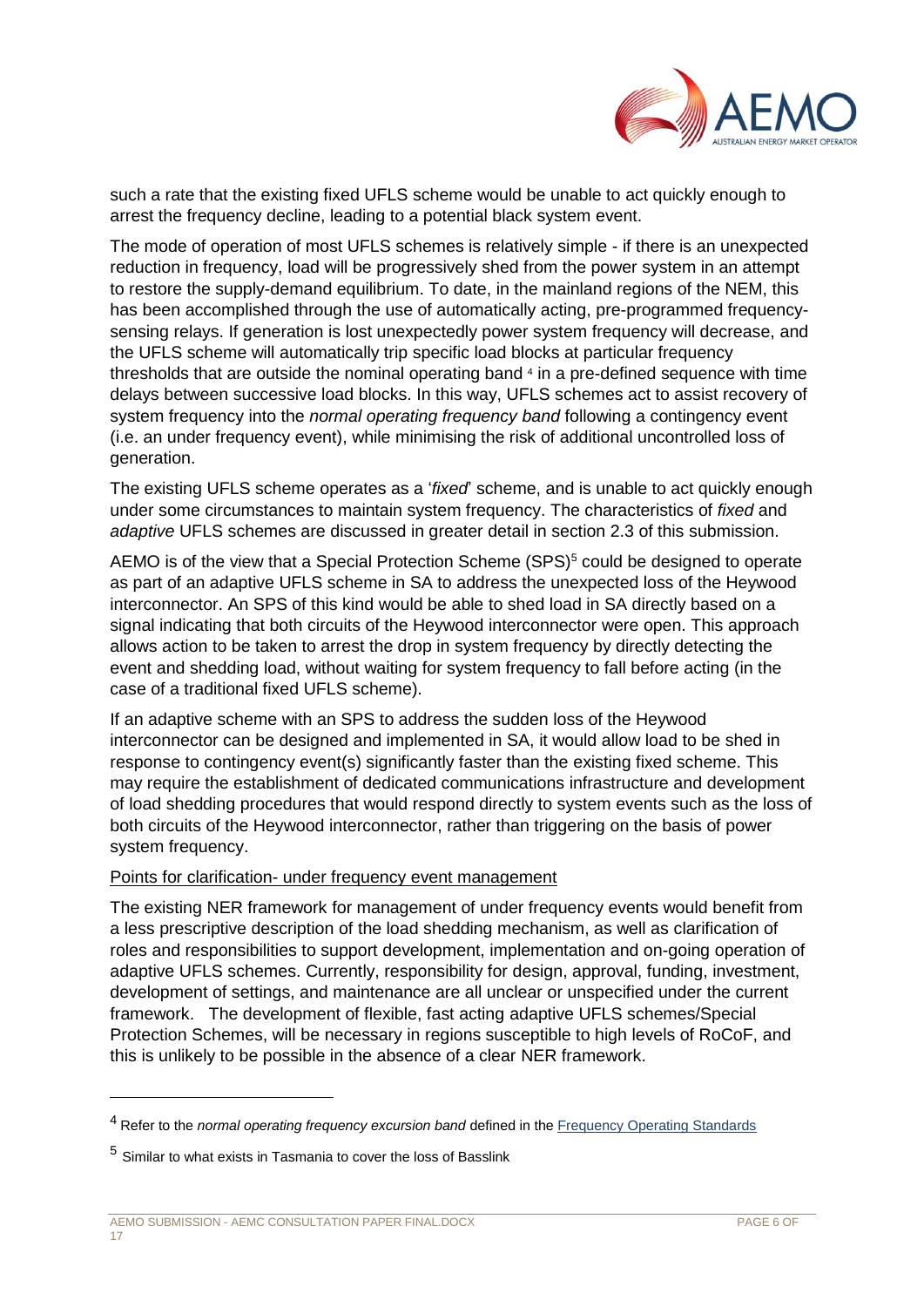

AEMO considers this could be achieved by amendments to the existing NER including:

- Confirming the objectives of load shedding schemes, including clarification of which '*multiple contingency events'* and *non-credible contingency events* they should be designed to mitigate (see section 1.3 of this submission for further discussion on this point).
- Clarifying roles of AEMO and NSPs<sup>6</sup> in designing, reviewing and implementing load shedding schemes, to give consideration to the to the expanded roles required of parties to support adaptive load shedding schemes.<sup>7</sup>
- Generalising the description of load shedding schemes so the NER are not prescriptive as to how they can be operated and at what particular frequency range they may be expected to trigger.<sup>8</sup>
- Defining clear, timely and economically efficient mechanisms for NSPs to recover costs for implementation and on-going operation and maintenance of network and communications infrastructure to allow operation of adaptive load shedding schemes.

### **1.2. Over Frequency Generation Shedding Schemes**

AEMO supports the establishment of a formal framework in the NER for implementation of OFGS schemes.

AEMO has undertaken preliminary design work for an OFGS scheme for SA, and is in the process of discussing implementation of the scheme with SA NSPs and generators<sup>9</sup>. These works have progressed to date on the basis of mutual goodwill and recognition of shared interests between AEMO, NSPs and SA market participants. However, these works are still in train and may not be implemented in a timely way without established NER framework for OFGS schemes.

AEMO notes that an OFGS scheme is in operation in Tasmania as one of the mechanisms to address the potential impacts of an over-frequency event resulting from the loss of Basslink (a credible contingency event), however this example is not directly comparable to arrangements under consideration to mitigate impacts resulting from the potential loss of both circuits of the Heywood interconnector (a non-credible contingency event).

<sup>&</sup>lt;sup>6</sup>For instance, clarifying who has primary responsibility to design and assess fit-for-purpose of emergency frequency controls as detailed in 4.3.1(k), and S5.1.10.1

<sup>7</sup> For instance, clarifying responsibilities of NSPs and Registered Participants in clause S5.1.8 to 'consider *noncredible contingency events'* in network planning in the context of requirements for AEMO under clause 4.3.1 (k) for the purpose of an adaptive load shedding scheme

 $8$  For instance, remove references such as 'initiated automatically by frequency' from clause 4.2.6 (c) and '*Market Customers* must provide their *interruptible load* in manageable blocks spread over a number of steps within under-*frequency* bands from 49.0 Hz down to 47.0 Hz' from clause 4.3.5 (b).

<sup>9</sup> Refer to page 33 of AEMO's *[Future Power System Security Program-](https://www.aemo.com.au/Electricity/National-Electricity-Market-NEM/Security-and-reliability/-/media/823E457AEA5E43BE83DDD56767126BF2.ashx) Progress Report- August 2016*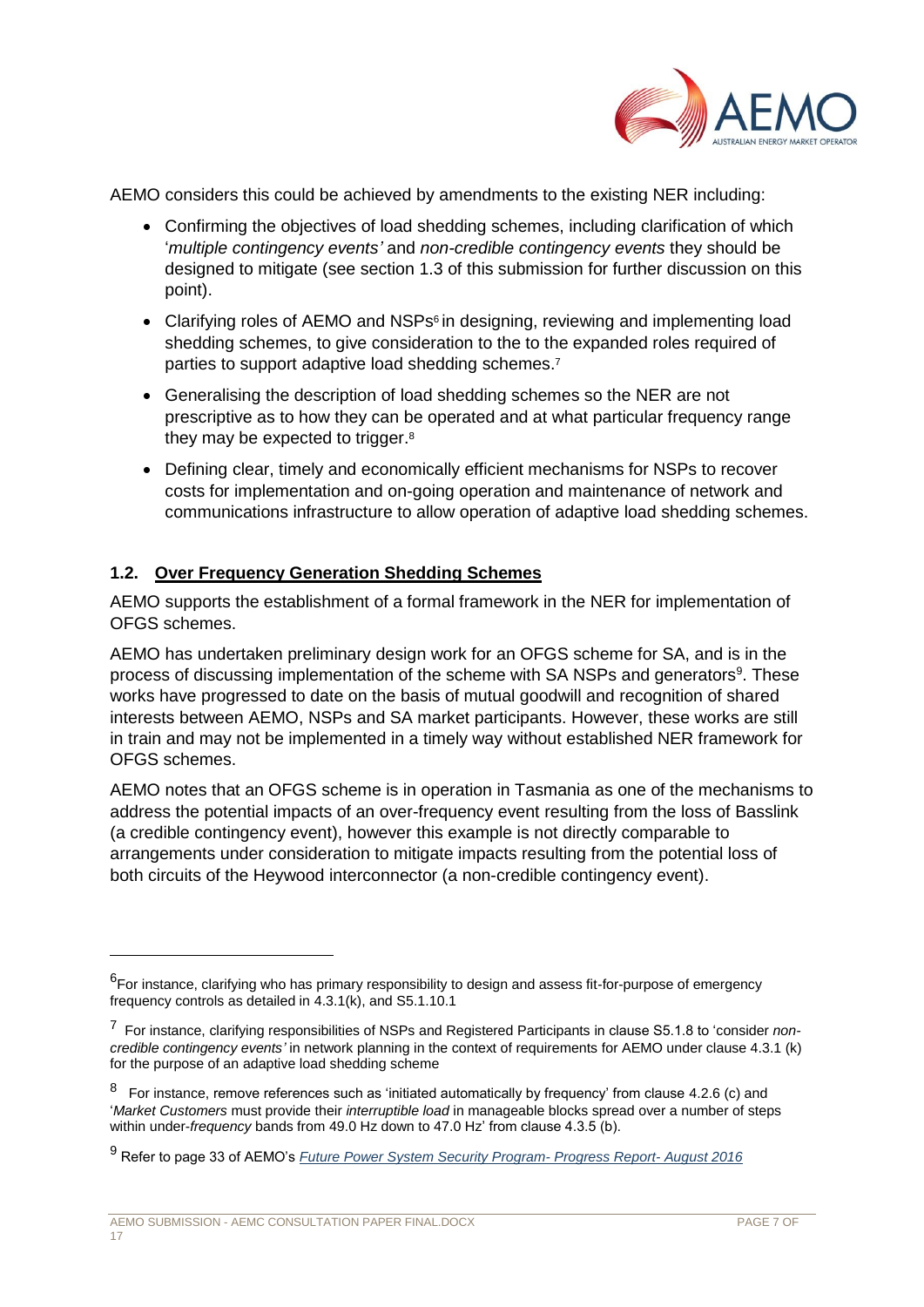

The system behaviour affecting operational efficacy of the existing UFLS scheme in SA when the Heywood interconnector is importing into SA (as described in section 1.1 of this submission) gives rise to the need for implementation of an OFGS scheme for circumstances when SA is exporting through the interconnector. High RoCoF following prospective noncredible loss of the Heywood interconnector under export conditions has the potential to cause system frequency to increase in the islanded SA region such that the risk of uncontrolled cascading trip of SA generators leading to a subsequent under-frequency event is material. The utility of such a scheme has been emphasised in recent work by AEMO and ElectraNet<sup>10</sup>.

Clear guidance in the Rules on obligations, roles and responsibilities for AEMO, NSPs and *market participants* in development and implementation of OFGS schemes would be of significant benefit in expediting implementation of an OFGS for SA as well as in other regions if the need emerges.

### Points for clarification- over frequency event management

There is currently no regulatory framework in the NER for OFGS schemes. A workable NER framework for OFGS might require the following support from the Rules:

- A clear statement of the objectives of over frequency schemes, including clarification of the type of '*multiple contingency events'* and *non-credible contingency events* they should be designed to mitigate (see section 1.3 for further discussion on this point).
- Clear roles and responsibilities for all involved parties, including generators, AEMO and NSPs in designing, reviewing, implementing and maintaining OFGS schemes.
- Clarification of obligations for new and existing market participants or NSPs to install relay/communications equipment to support the orderly and coordinated trip of generation if that is required to meet the objectives. This provision should not be prescriptive, allowing generation to be shed through either a direct signal to trip from supervisory controls, through the use of fixed frequency trip points, or other controlled reduction in power output as appropriate to the area and region within which they are located.

### **1.3. The case for a new category of 'protected events'**

The Rules contain multiple different obligations and responsibilities for AEMO and NSPs to plan for or operate the power system before and after contingency events, including the use of under-frequency load shedding schemes. These clauses variously refer to requirements in relation to 'multiple *contingency events*<sup>11</sup>, 'non-credible contingency events<sup>12</sup> and 'significant multiple *contingency events*' <sup>13</sup>. Ostensibly, this terminology may or may not refer to the same

<sup>10</sup> Refer to pages 3-4 of *[Update to renewable energy integration in South Australia](https://www.aemo.com.au/Electricity/National-Electricity-Market-NEM/Security-and-reliability/-/media/CACEB2122362436DAC2CDD6E8D3E70D0.ashx)*

<sup>11</sup> NER 4.3.1(k), and S5.1.10.1

<sup>12</sup> NER S5.1.8

 $13$  NER 4.2.6(c)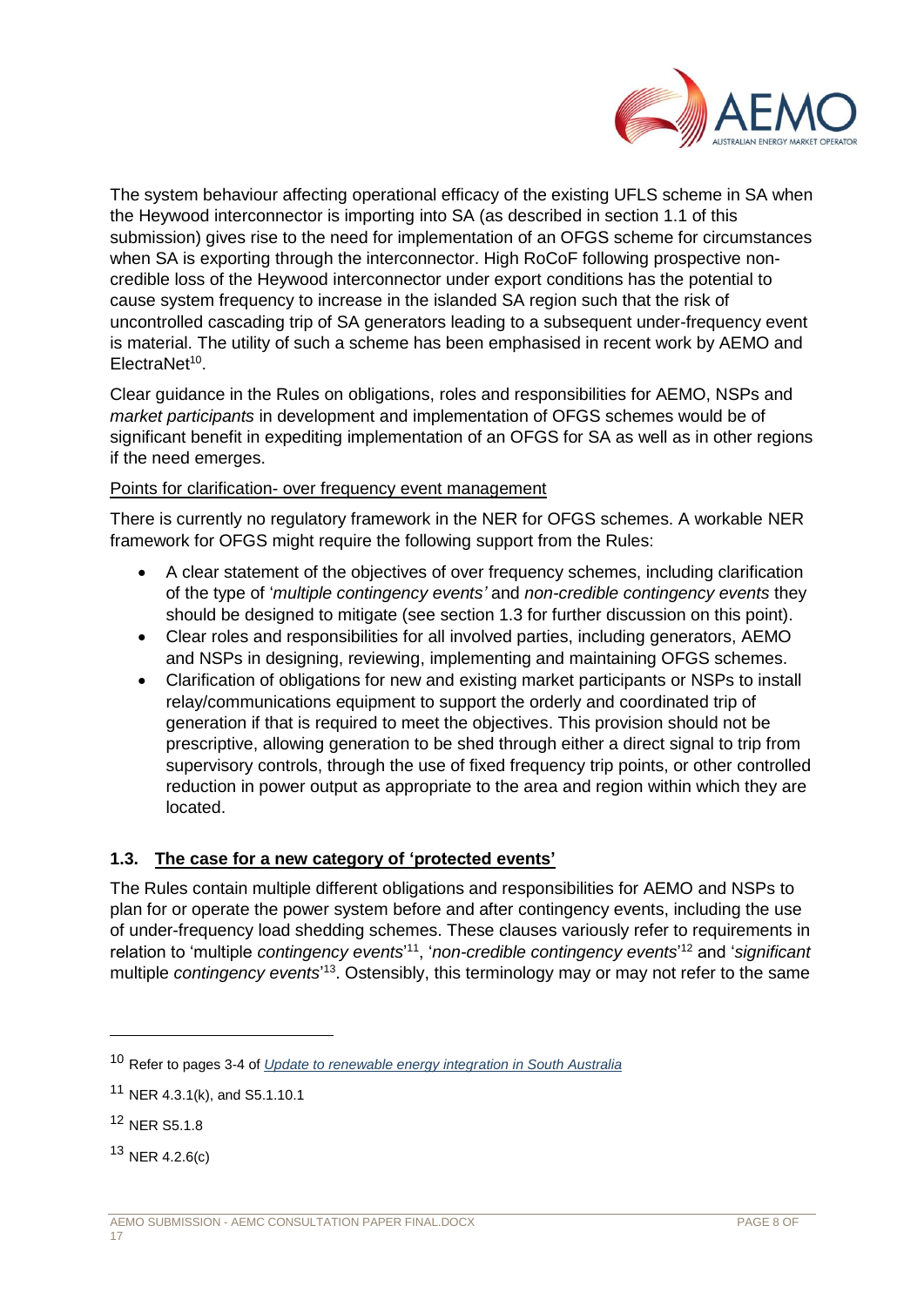

events or class of events and does not specifically identify *which* events are to be considered in the design basis of emergency frequency control schemes.

Further to this, Part B of the FOS- which provides critical guidance to AEMO and NSPs for power system security obligations- uses the terms '*multiple contingency event'* and '*separation event'*, and defines them as follows:

- Separation event: means a *credible contingency event* in relation to a *transmission element* that forms an island.
- Multiple contingency event: means either a *contingency event* other than a *credible contingency event*, a sequence of *credible contingency events* within a period of 5 minutes, or a further *separation event* in an island<sup>14</sup>.

These terms do not correspond exactly to Rules definitions for non-credible contingency events and credible contingency events. This results in confusion as to which kinds of events should be considered as 'multiple *contingency events'* under the FOS and how to reconcile the FOS expectations with Rules obligations for AEMO and NSPs relating to power system security and network performance.

Part B (f) of the FOS suggest that power system frequency as a result of multiple contingency events should be maintained within the extreme frequency tolerance limits. However, in accordance with the power system security principles, the power system is not planned or operated such that frequency can be maintained following **all** possible contingency events.

The FOS reflect an intent that power system frequency be maintained within the parameters set out in the FOS for some (or possibly all) non-credible contingency events, but there is no guidance as to whether, and in what circumstances, AEMO should take measures in advance of such events occurring, or only following their occurrence. In conjunction with the Rules, it appears that only the existing UFLS framework is available to AEMO as a preemptive measure to meet this frequency standard.

These uncertainties need to be clarified to facilitate the implementation of efficient measures to address risk appropriately as the power system environment changes. One approach would be to introduce a flexible intermediate category of events in the Rules that would sit in between credible and non-credible contingencies. This category of events - notionally referred to as '*protected events*' – would comprise non-credible contingency events (under the current Rules definition) for which AEMO would be authorised to take pre-emptive action to contain the prospective impacts of the event within a prescribed level (for example, not more than 60% of load shed in a region).

The introduction of protected events would allow AEMO a range of options to act preemptively to address the impacts of what would otherwise be a non-credible contingency event. Under the existing NER framework, the power system must return to a *secure operating state* following all credible contingency events while minimising the use of controlled load shedding. The establishment of a new category of protected events would

<sup>14</sup> An additional definition for *multiple contingency events* is provided for the purpose of incident report in relation to NER clause 4.8.15(a)(1)(ii) has been provided by the Reliability Panel.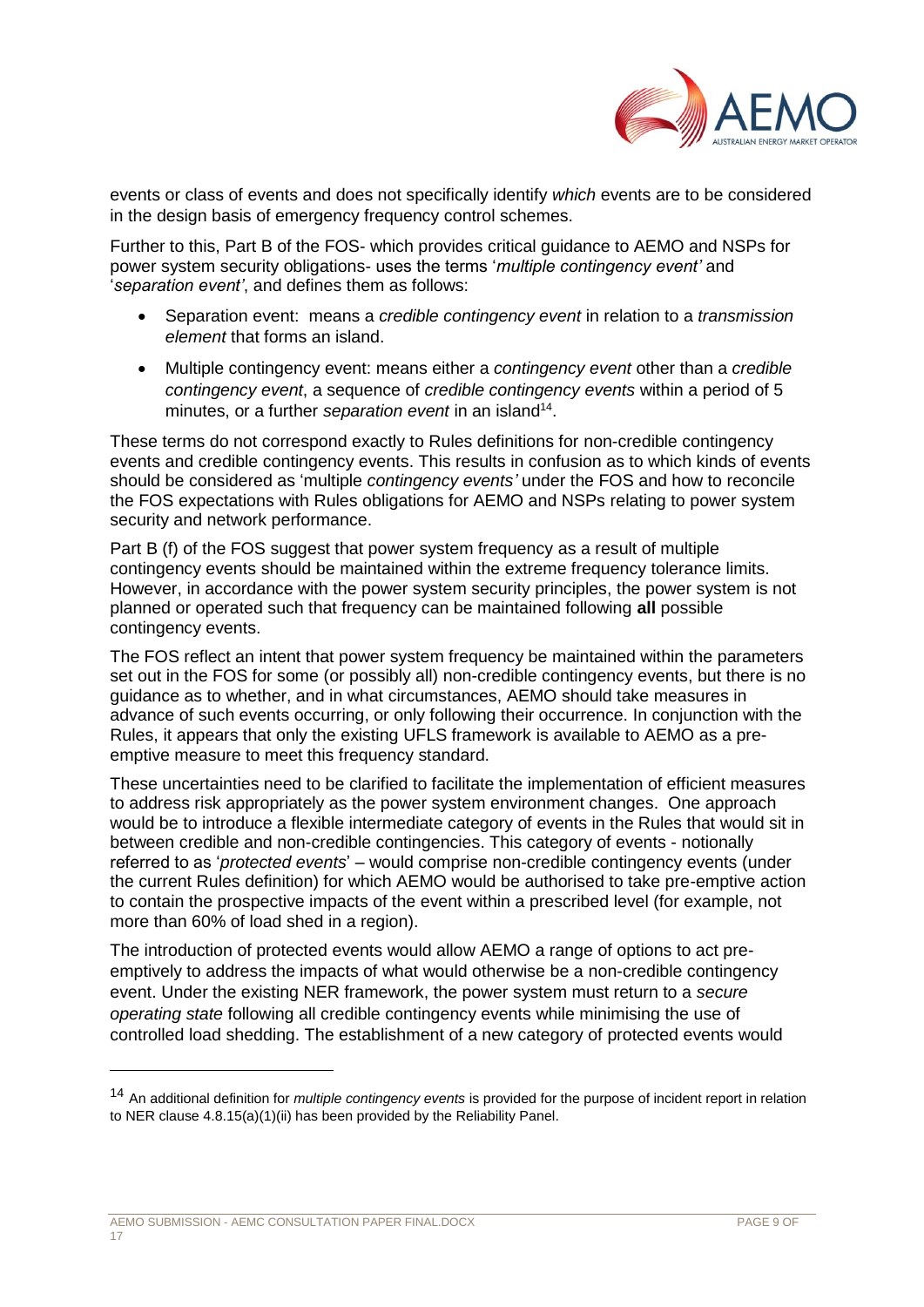

allow the use of controlled load shedding - along with other approved mechanisms that could be used pre-emptively - to avoid the impacts of a full or significant partial black system condition in a NEM region.

In the case of issues affecting operation of emergency frequency control schemes in SA, it would take some time to design, procure and implement a faster-acting adaptive system of emergency frequency controls. The protected events mechanism could be used in the absence of an effective control scheme to allow AEMO to act pre-emptively to operate the power system in such a way that potential non-credible loss of the Heywood Interconnector would not result in a system black event for the SA region. This could be achieved through the use of a least cost combination of measures as approved by a suitably qualified independent body (we propose the Reliability Panel), such as interconnector constraints, NSCAS arrangements or other system constraints to maintain RoCoF potential to within a limit within the *technical envelope* of the power system.

#### *Protected events- a strawman framework*

Existing obligations for maintaining power system security would be expanded by the introduction of additional rules for management of 'multiple *contingency events'*/non-credible contingency events, whereby some events (notionally *protected events*) require action from AEMO or other parties. It is proposed that the protected events category would:

- Be flexible and allow the Reliability Panel to determine that **an event or class of events** should be '*protected*', subject to appropriate cost benefit assessment (for each event) and ratification from an appropriate oversight body (such as the AEMC). Cost-benefit assessment could be undertaken by periodically considering advice from AEMO and other parties on measures available to appropriately mitigate the impacts of a protected event. It is proposed that the register of protected events would initially be empty.
- Define avenues open to AEMO and NSPs for management of protected events (e.g. use of dynamic system constraints), in a manner such that alternative lower cost mechanisms can be used if they become available in the future, without requiring further amendments to the Rules.
- Harmonise/clarify the responsibilities of AEMO and NSPs to develop systems and act in case of a protected event.

Given the large potential costs involved, protected events should be supported by a clear governance framework. When deciding whether an event or class of event qualifies as a protected event, and the standard to be met if the event occurs, the Reliability Panel's decision should reflect the trade-offs between:

- the likelihood and consequences of the protected event occurring; and
- the costs (including market impacts) that arise when the power system is operated in order to mitigate the risk of a protected event.

Given the complexity and significance of the Reliability Panel's decisions in this area, the Commission may wish to develop a process and criteria to guide the Reliability Panel in the exercise of its functions. This approach would seek to promote an efficient balancing of the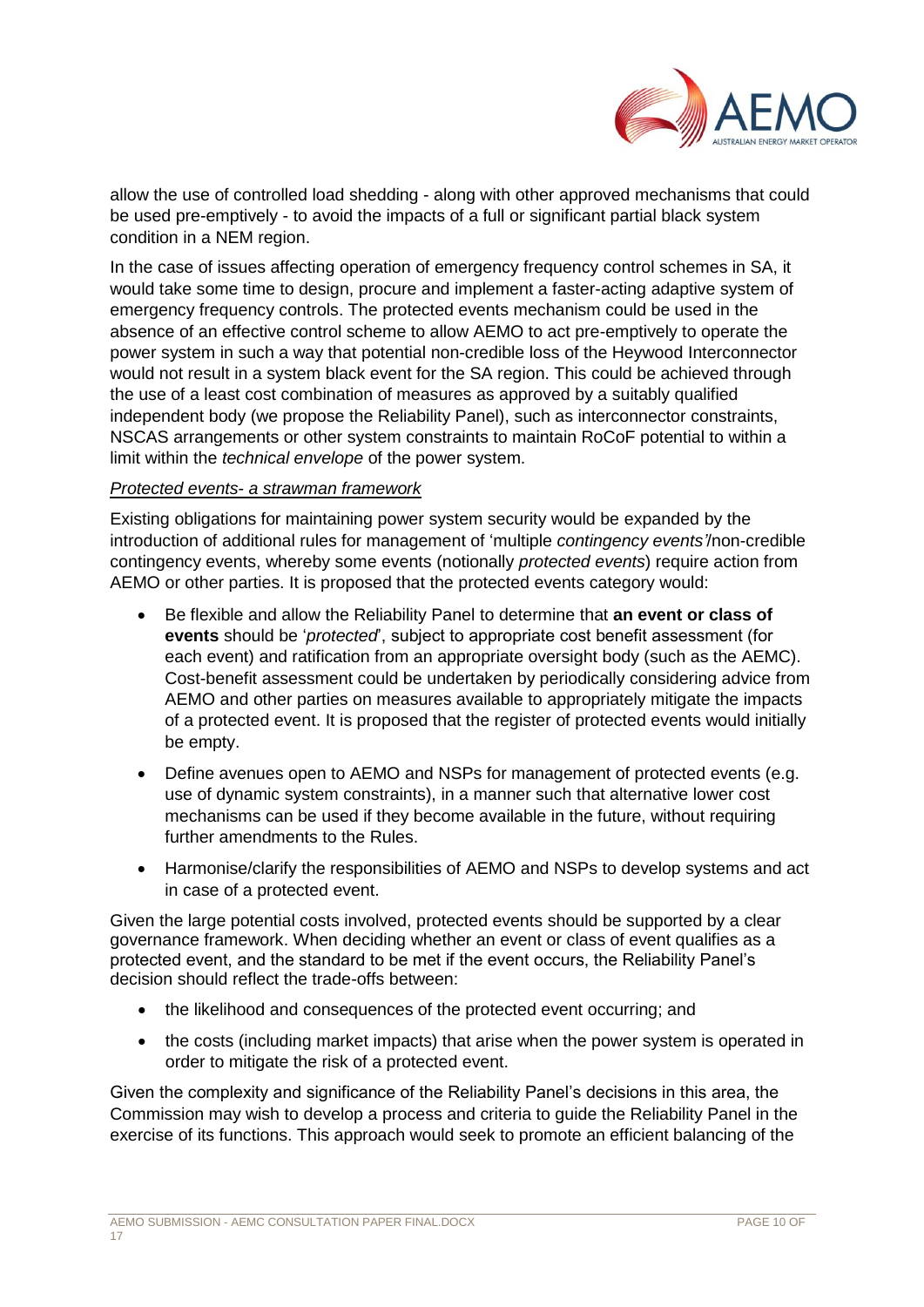

system security benefits and the costs associated with taking pre-emptive operational measures.

The decision-making process should be robust and open, but also permit decisions to be fast-tracked in appropriate circumstances consistent with the NEO.

Protected events should also be accommodated within the broader transmission planning framework to ensure that any cost effective opportunities to reduce risk are acted upon. Protected events are likely to be low probability, high impact events. Emergency load shedding schemes are often most efficient means of maintaining system security when a protected event occurs since the cost of constructing the network in a fashion that avoids the risk can be extremely high.

However, in some cases there are cost effective actions that can be taken in order to reduce the risk of the event occurring, or even to remove the risk. For instance, there may be scope for the TNSP to reduce the risk that the protected event occurs by:

- reconfiguring its network,
- undertaking an investment, or
- acquiring network support and control ancillary services (NSCAS) or non-market ancillary services (NMAS) contracts.

The transmission planning framework should require TNSPs to plan their networks in a way that takes account of the costs to customers associated with emergency load shedding, and ensure that the network is designed to reduce risks to system security where the associated costs are proportionate.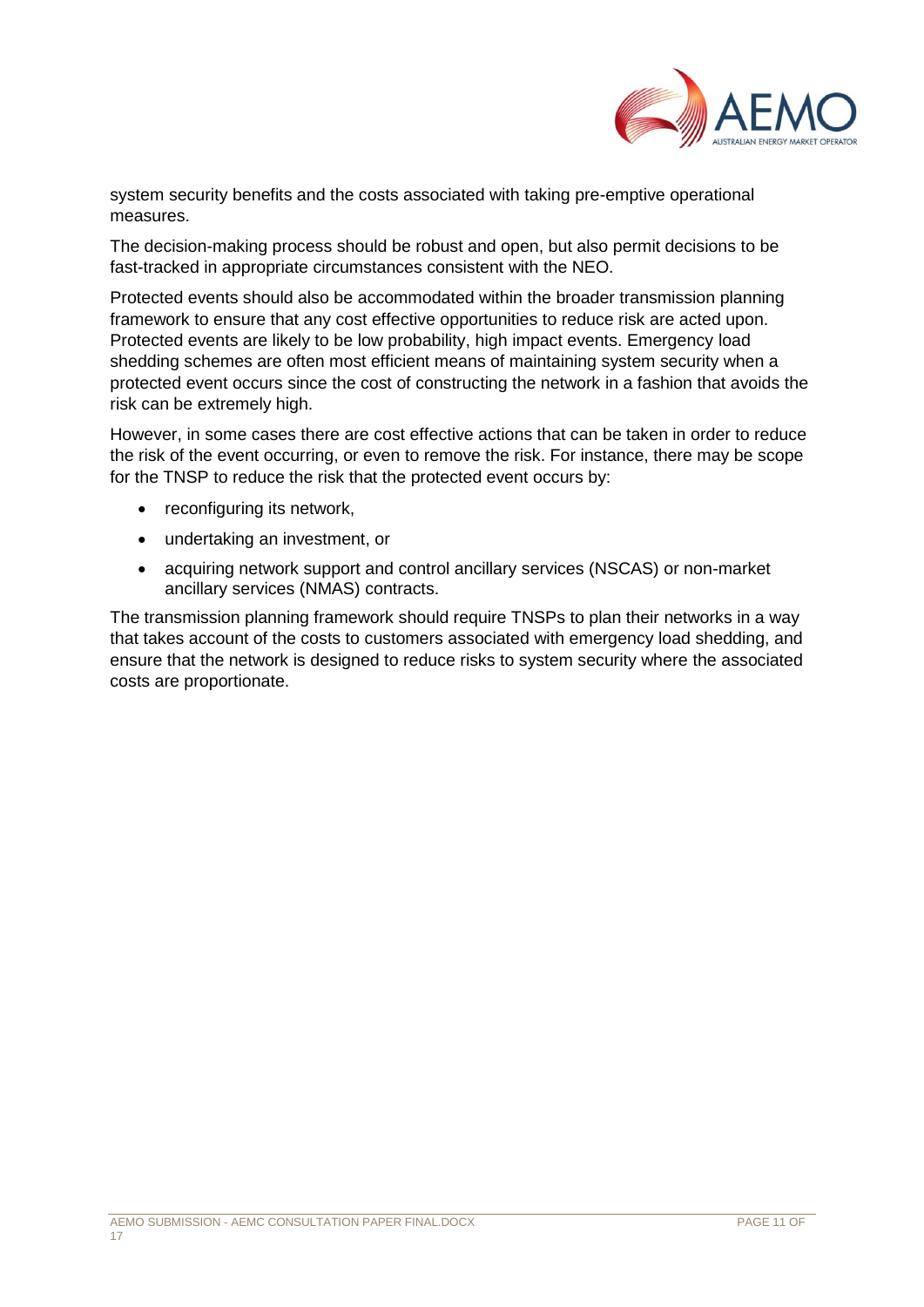

# **2. Responses to Consultation Paper Questions**

In this section we respond to questions raised in the Consultation Paper.

# **2.1. Question 1- Materiality of issues impacting management of extreme frequency events**

Q1a Are the issues identified by the proponent likely to have a material impact on the NEM, over the medium to longer term?

The issues identified by the SA Minister as driving the need for this Rule change proposal are:

- increased penetration of DER in the NEM; and
- increased potential for high RoCoF conditions following contingency events (i.e. both under and over frequency events), as a result of reductions in synchronous inertia.

These issues will have a material impact on the NEM over the short, medium and long-term and are being considered as part of AEMO's *Future Power System Security* program.

AEMO expects that efforts to meet Australia's 2030 emissions reduction target of 26-28% from 2005 levels by 2030, in conjunction with renewable energy policies in place or under consideration at state and local government level, will drive further displacement of synchronous generation in all NEM regions by DER and large-scale asynchronous generation.It is AEMO's view that the trend of reduced levels of synchronous generation will continue in all NEM regions into the foreseeable future.

### **2.2. Question 2- Ability of the current frameworks to deliver effective emergency frequency control schemes**

Q2a Do current frameworks, including currently allocated responsibilities of different parties, allow for the effective consideration of all physical solutions to extreme frequency events?

Current frameworks do not provide sufficient clarity on roles/responsibilities of parties, and do not include clear or adequate provision for effective consideration of physical solutions to extreme frequency events (i.e. both under and over frequency events).

Examples of where further clarity would assist consideration, design and implementation of effective physical solutions to emergency frequency controls are provided in section 1.3 of this submission.

### **2.3. Question 3- Potential changes to emergency frequency control schemes**

Q3a Do current NER frameworks already allow for, actively prevent, or fail to account for, new technologies that could be used to provide more effective emergency frequency control schemes? How would these new technologies work and what kind of solutions can they provide?

Amendments to the NER are required to allow load shedding schemes to trigger on conditions other than system frequency and may need to operate using a different sequence of load blocks based on the state of the power system at any given time.

In general, UFLS can be divided into two categories - '*Fixed'* and *'Adaptive'* schemes.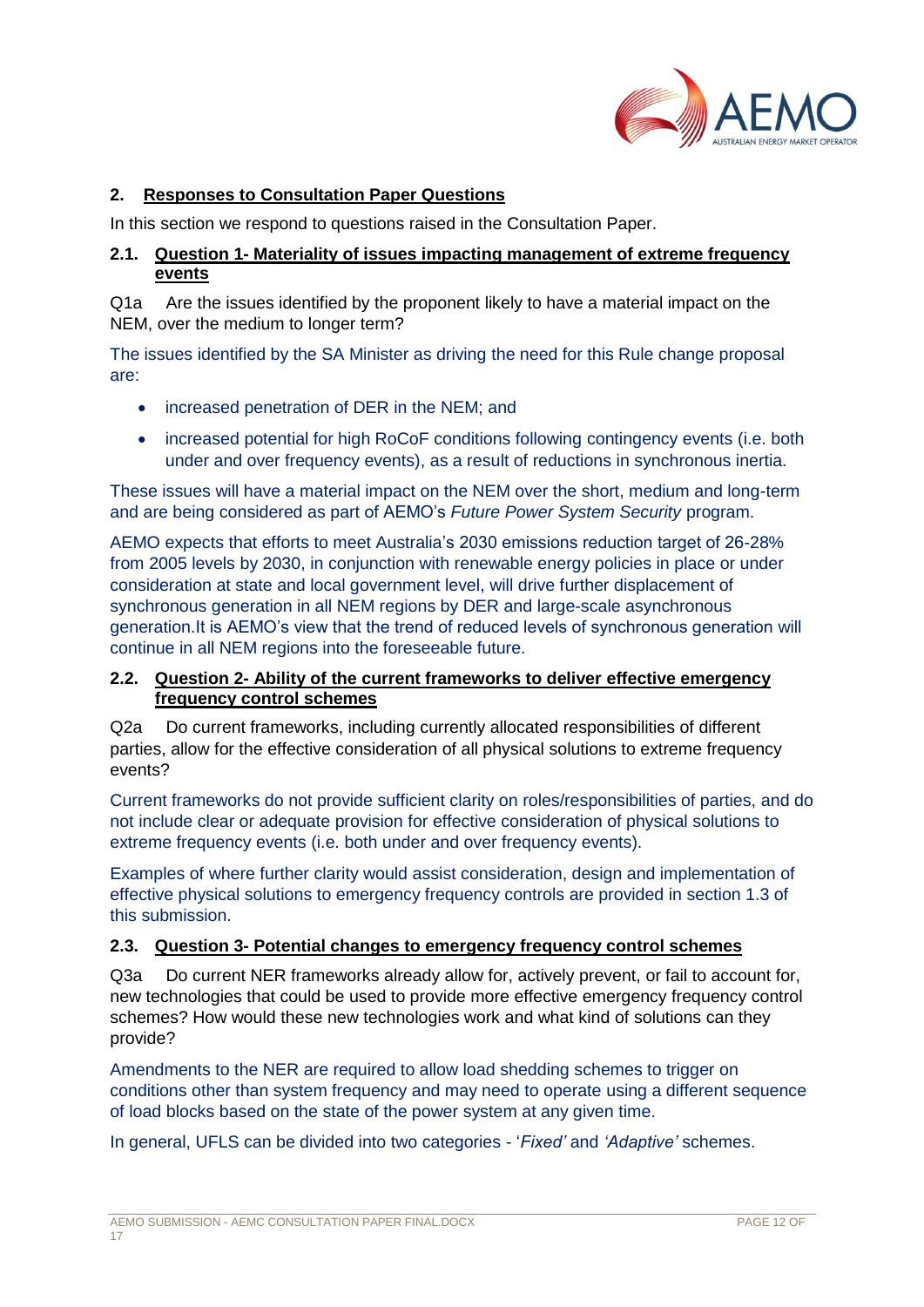

# 'Fixed' UFLS schemes

'*Fixed*' schemes use an established technology that in most instances, is designed to shed the same series of load blocks at specific values of system frequency outside the *normal operating frequency band* in a set sequence based on assumed amount of load under the control of each relay in the network.

These schemes can be thought of as having one set of settings to handle all potential system conditions, and automatically act to progressively shed additional load until power system frequency stops falling to lower levels, or all load blocks are exhausted. Consistent with common industry practice around the world, the current NEM-wide UFLS scheme operates as a fixed scheme, where relay settings have been developed to mitigate the impacts of a multi-regional supply disturbance (i.e. a contingency event where multiple regions could be affected and 'islanding' may occur) so as to equitably spread load shedding between interconnected NEM regions to arrest the frequency drop. Design of a fixed UFLS scheme must consider a variety of factors that are unique to each power system, including the size of load blocks, the sequence and frequency trip point of each load block, the generation mix expected at time of operation (including the availability of synchronous inertia) and the contingency event size and type that the scheme is being designed to mitigate.

Because of the static character of the scheme, the same relay settings used for an interregional supply disruption must also be used to mitigate the impacts on frequency of a contingency event within a given region, regardless of time of day or the current state of the regional power system.

Fixed schemes typically trigger relay operation on the basis of frequency conditions alone; either automatically acting when system frequency passes predefined thresholds, or when RoCoF exceeds a design level as detected at each relay. In this type of scheme, larger disturbances are managed through shedding additional load blocks if system frequency does not adequately recover following shedding of the initial tranches of load.

#### '*Adaptive*' UFLS schemes

l

'*Adaptive*' schemes are a more technologically advanced means of managing frequency events. They leverage significant advances in communications and control technology in recent years to provide improvements in speed and flexibility of operation. Adaptive schemes operate for a given contingency event by dynamically determining the amount of load required to be shed to arrest the prospective frequency deviation, and shedding the load as soon as possible to restore balance between supply and demand. This is achieved through utilisation of a centralised supervisory control system to dynamically reprogram frequency-sensing relays on a continuous basis<sup>15</sup> in timeframes significantly less than a 5 minute dispatch interval. The ability to sense the current state of the power system allows adaptive schemes to optimise the amount of load shed to address the frequency impacts of contingency events. Because they use information characterising the current state of the

<sup>&</sup>lt;sup>15</sup> Adaptive schemes are able to calculate optimised load shedding sequences and update relay settings every few seconds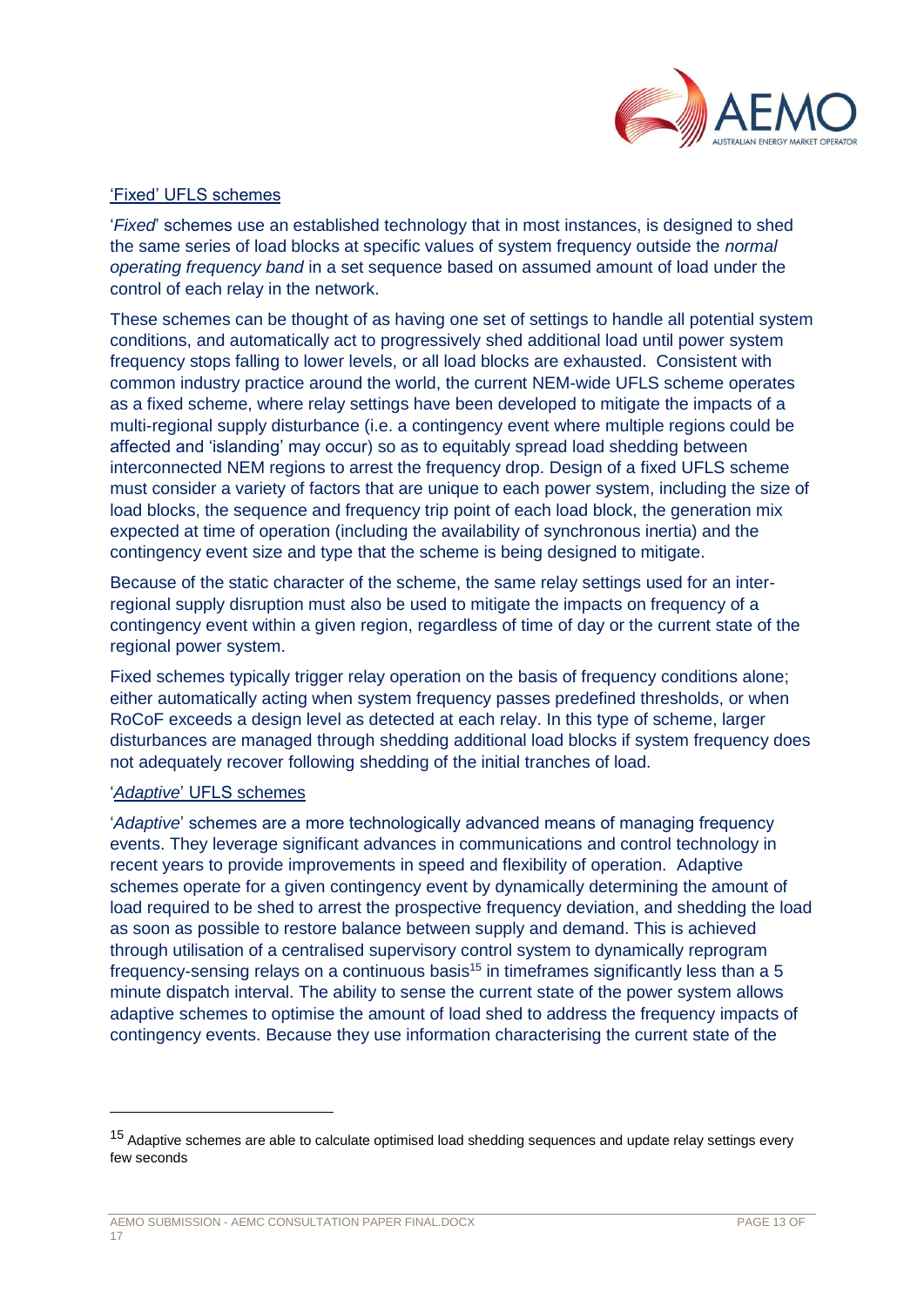

power system, adaptive schemes are able to respond to the specific nature of a potential supply-demand disturbance, including:

- the size of the disturbance
- the RoCoF that would result from the disturbance
- the time available to recover system frequency while staying within the parameters of the FOS
- the appropriate amount and sequence of load to be shed in order to maintain system frequency within the bounds of the FOS.

An adaptive scheme is not limited to operating on the basis of frequency alone, but can be designed to trigger response based on frequency conditions, voltage conditions, system events such as operation of circuit breakers<sup>16</sup>, or a combination of those things. Because of their dynamic nature, adaptive schemes do not require the use of inherent assumptions about availability of load, inertia or the nature of the contingency affecting a network, and can to respond in a variable fashion to different contingency events based on the design of supervisory controls.

#### **Conclusions**

Fixed and adaptive schemes both operate using the withdrawal of load to stabilise the power system following an unexpected disturbance, yet have fundamentally different capabilities. Adaptive schemes are able to:

- Operate with much greater precision than fixed schemes by programming relays based on the state of the power system immediately prior to a contingency event, and calculating the optimum amount of load to shed.
- Operate with much greater flexibility than fixed schemes, allowing different shedding responses for different types of events.
- Trigger based on a very broad variety of system conditions, including system events, frequency conditions, voltage conditions or a combination thereof.
- Act significantly faster than fixed schemes by calculating the available time for action and determining the appropriate operational trigger necessary to maintain system frequency within the bounds of the FOS. This may involve using high speed communication of a system event rather than sensing system frequency as the trigger for operation of the scheme (as in this case, the adaptive scheme does not wait for system frequency to drop before initiating load shedding).

<sup>&</sup>lt;sup>16</sup> A similar mode of operation to the Tasmanian special protection scheme referenced on page 1 of the Consultation Paper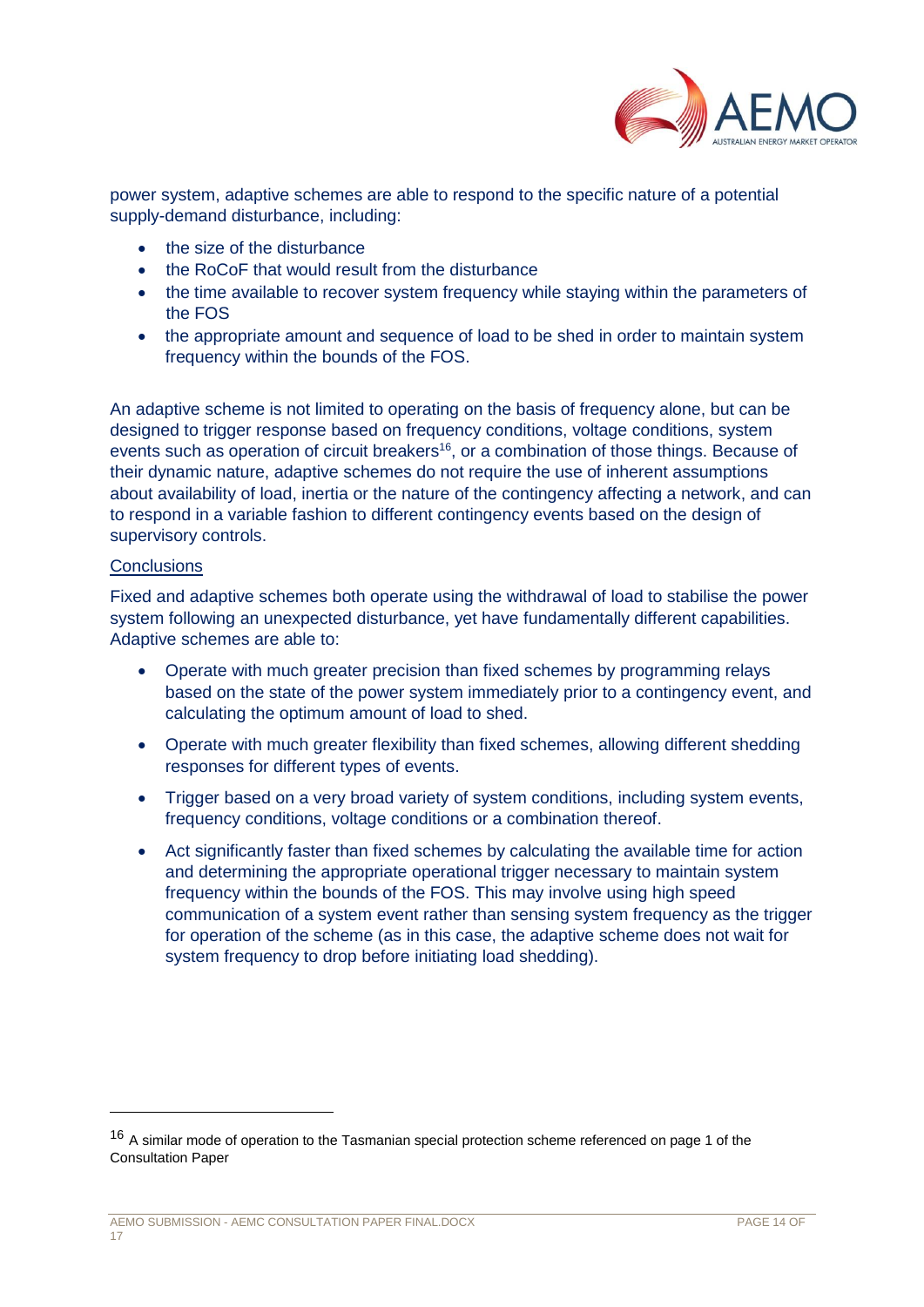

Q3b Is there a need for a framework to identify specific non-credible contingencies that AEMO should develop emergency frequency control schemes to address?

AEMO's view is that identification of specified non-credible or multiple contingencies, individually or by type, through a proposed '*protected events'* mechanism, will provide needed clarity as to how emergency frequency control schemes should be designed and operated. AEMO anticipates that the severity of the consequences of these events would be a key criterion for classification as 'protected'.

In addition to providing a clearer basis for management of extreme frequency conditions that may result from particular non-credible contingency events, the protected events framework provides a flexible mechanism for management of additional power system conditions that may emerge as the generation mix in the NEM continues to change, without the need for further changes to the NER.

Q3c Could this issue be addressed by AEMO reclassifying certain currently non-credible events as credible, under NER clause 4.2.3.A?

NER clause 4.2.3.A is not suitable for this purpose. The operative basis for reclassification as detailed in clause 4.2.3.A(b) is 'any *non-credible contingency* event which is more likely to occur because of the existence of *abnormal conditions*'.

Reductions in availability of online synchronous inertia in SA have given rise to the need to review existing mechanisms for management of extreme frequency events as it is unlikely that existing schemes can operate effectively under some power system conditions. It is expected that this trend of reducing synchronous inertia will continue and represents an enduring long-term structural change to the generation market, rather than an abnormal transient event with the potential to affect the power system. For this reason it is not easily administered under the provisions for abnormal conditions, which require the issue of market notices and other actions each time abnormal conditions occur or desist.

The current NER also do not allow reclassification where the likelihood of a particular noncredible contingency event has not increased, but the impact to the power system should it occur has. While clause 4.2.3.A has a limited role with respect to permanent alterations to power system characteristics, its current function in providing a mechanism to for temporary re-classification of a non-credible contingency events should be preserved.

### **2.4. Question 4- Governance arrangements**

Q4a What roles should be played by different parties, including AEMO, NSPs, JSSCs, market participants and the Reliability Panel, in the framework for emergency frequency control?

Parties should have the following roles in implementation of emergency under-frequency management:

 AEMO to design OFGS and UFLS, in accordance with obligations to maintain power system security and the FOS, in order to operate as a last line of defence for NCCs/protected events (assumes provisions for participation and terms of operation of OFGS are included in the NER) based on advice from NSPs.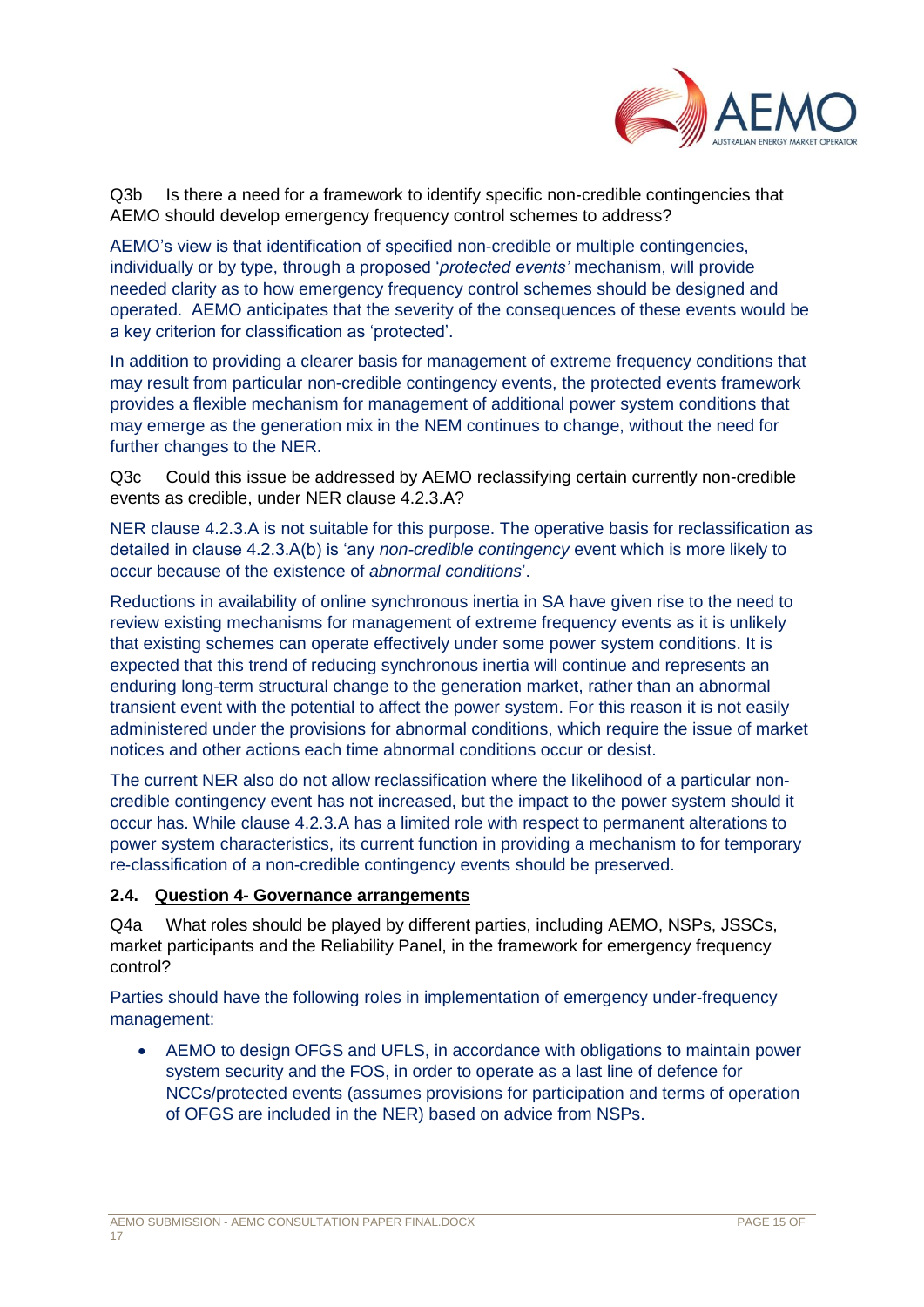

- NSPs should continue to observe obligations for load shedding provisions in connection agreements, perform design due diligence on schemes and promptly implement scheme design as agreed, including any necessary installation or upgrade of systems. NSPs should continue to observe obligations to ensure load shedding in accordance with clause S5.1.10 and development of emergency controls in accordance with clause S5.1.8 for non-credible contingency events/protected events.
- JSSCs should continue to provide advice on priority and sensitivity of loads in accordance with clause 4.3.2 (f) (although some changes to references to frequency in clause 4.3.2(j)(1) may be required. This clause provides that 'automatic *disconnection* of a *sensitive load* under clause 4.3.5(a) is not to occur until the occurrence of a specified *power system frequency* referred to in the *load shedding procedures*').
- Market customers (retailers) should continue to observe obligations under clauses 4.3.5 and S5.3.10 to provide load shedding. AEMO suggests that it may be necessary to revise clause 4.3.5(b), which reads 'within under-*frequency* bands from 49.0 Hz down to 47.0 Hz as nominated by *AEMO'*, to remove references to fixed frequency bands so that load may be shed more flexibly by adaptive schemes.
- The Reliability Panel would be well placed to administer a process for determining protected events and continue to advise on levels required to support load shedding under clause 4.3.5 (a) (see section 1.3).

Q4b What would an appropriate incentive regime for NSPs look like if they were tasked with additional roles in developing, monitoring and adapting emergency frequency control schemes?

- As independent system operator with responsibility for maintaining power system security, AEMO is best placed to undertake design and monitor the effectiveness of UFLS/OFGS schemes, because co-ordination across regions will be necessary. We expect this would include obligations to regularly review the operational efficacy of the schemes, which would likely involve consultation and participation from NSPs. As such, a scheme to incentivise NSPs in terms of development, monitoring and adaptation of schemes may not be necessary.
- Notwithstanding the above, NSPs should be required to maintain a watching brief on any changing characteristics of their network that have the potential to undermine efficacy of emergency frequency control schemes and promptly notify AEMO.
- AEMO encourages the AEMC to consider reasonable provisions for NSPs to recover costs associated with installation of additional communications and relay infrastructure as required for these schemes. These cost recovery provisions should incentivise the regular and timely review and revision of emergency frequency controls.
- AEMO encourages the AEMC to consider clarifying the obligations and rights of NSPs and other affected registered participants in clauses:
	- o S5.1.10.1 in relation to 'multiple *contingency events'*; and